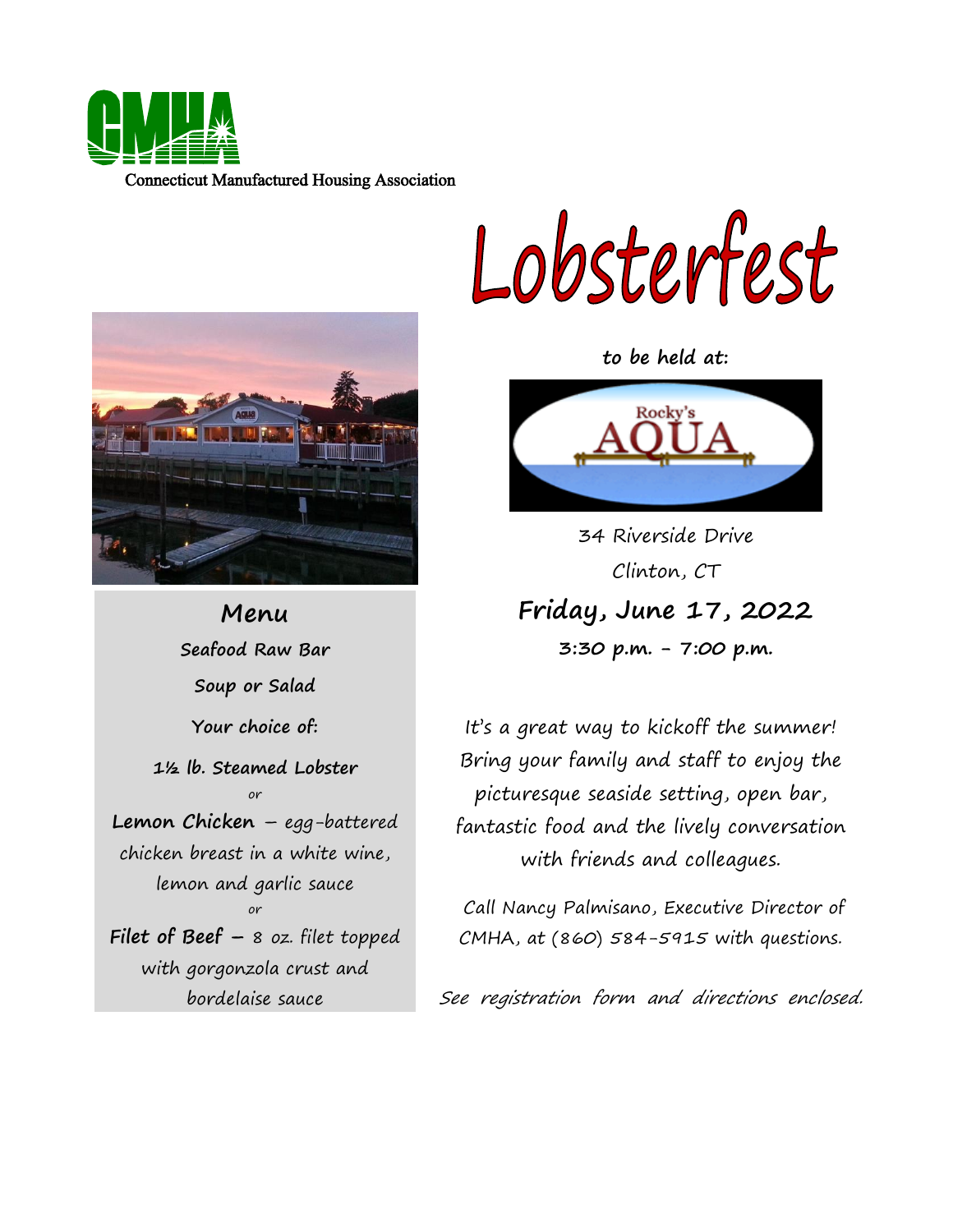

# **Registration Form** Lobsterfest 2022

To register or sign up as a sponsor, please mail this form and a check payable to CMHA to:

**CMHA Lobsterfest P.O. Box 605 Bristol, CT 06011-0605**

### **Register by June 10, 2022**

| Phone: |
|--------|
|        |

Please list your name and the names of your guest(s) below and check the box to indicate entrée choice(s). (*Price includes open bar, seafood raw bar, dinner and dessert.)*

| <b>Name</b>  | Lobster                           | Lemon<br><b>Chicken</b> | <b>Beef</b><br><b>Filet</b> | <b>Total Amount Due</b>                              |
|--------------|-----------------------------------|-------------------------|-----------------------------|------------------------------------------------------|
|              |                                   |                         |                             | (including Sponsorship<br>fee, if applicable):       |
|              |                                   |                         |                             | \$                                                   |
|              |                                   |                         |                             |                                                      |
| <b>Total</b> | #<br>@ \$75                       | @ \$55                  | @\$60                       |                                                      |
| Snonsorching | $\frac{1}{2}$ available for \$250 |                         |                             | Concording included and dinner and gianges. Indicate |

**Sponsorships** are available for **\$250.** (Sponsorship includes one dinner and signage. Indicate entrée selection above.)

**Check this box if you would like to be a sponsor for the event.**

Call Nancy Palmisano, Executive Director of CMHA, at (860) 584-5915 for more information.